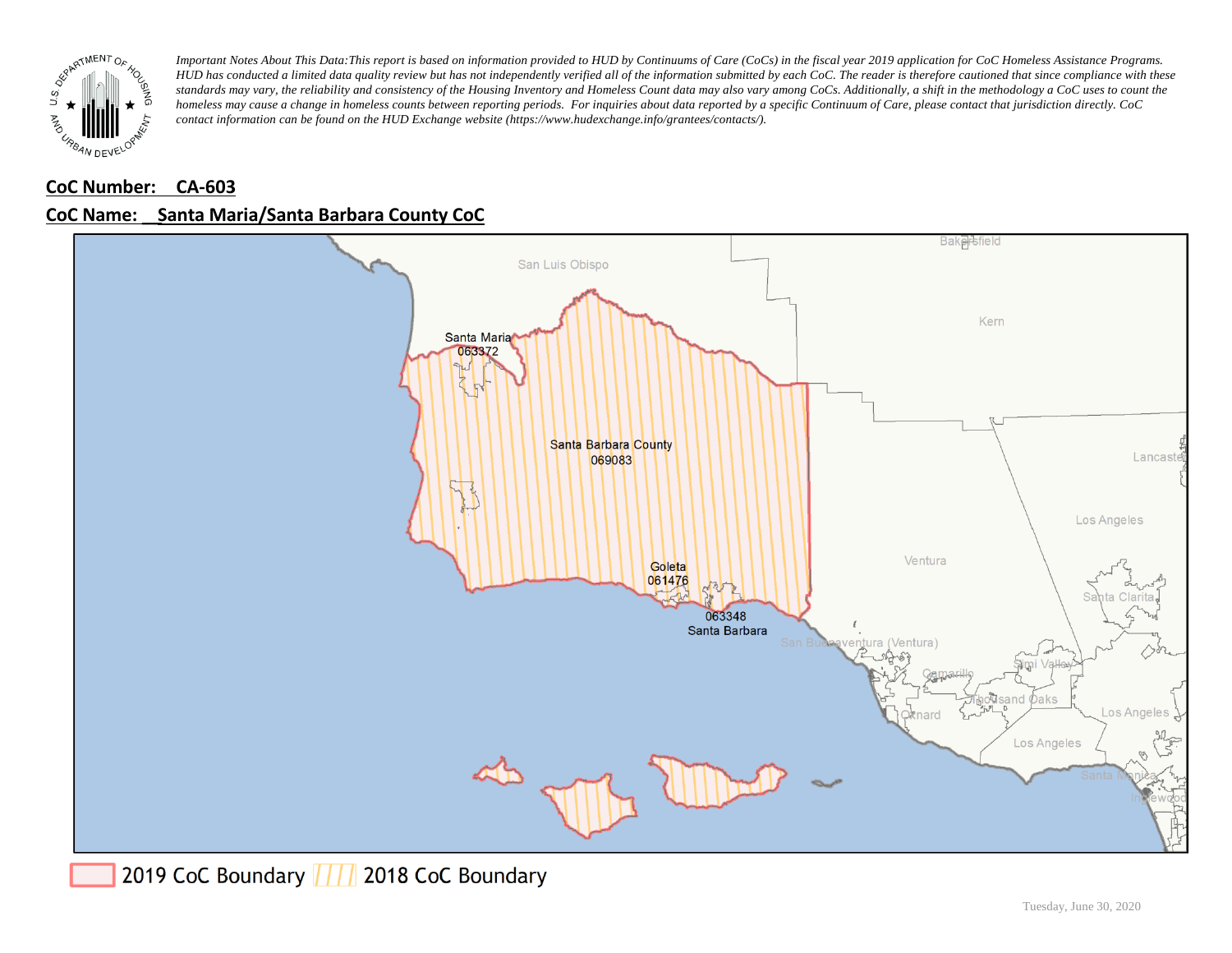

#### **CoC Number: CA-603**

#### **CoC Name: \_\_ Santa Maria/Santa Barbara County CoC**



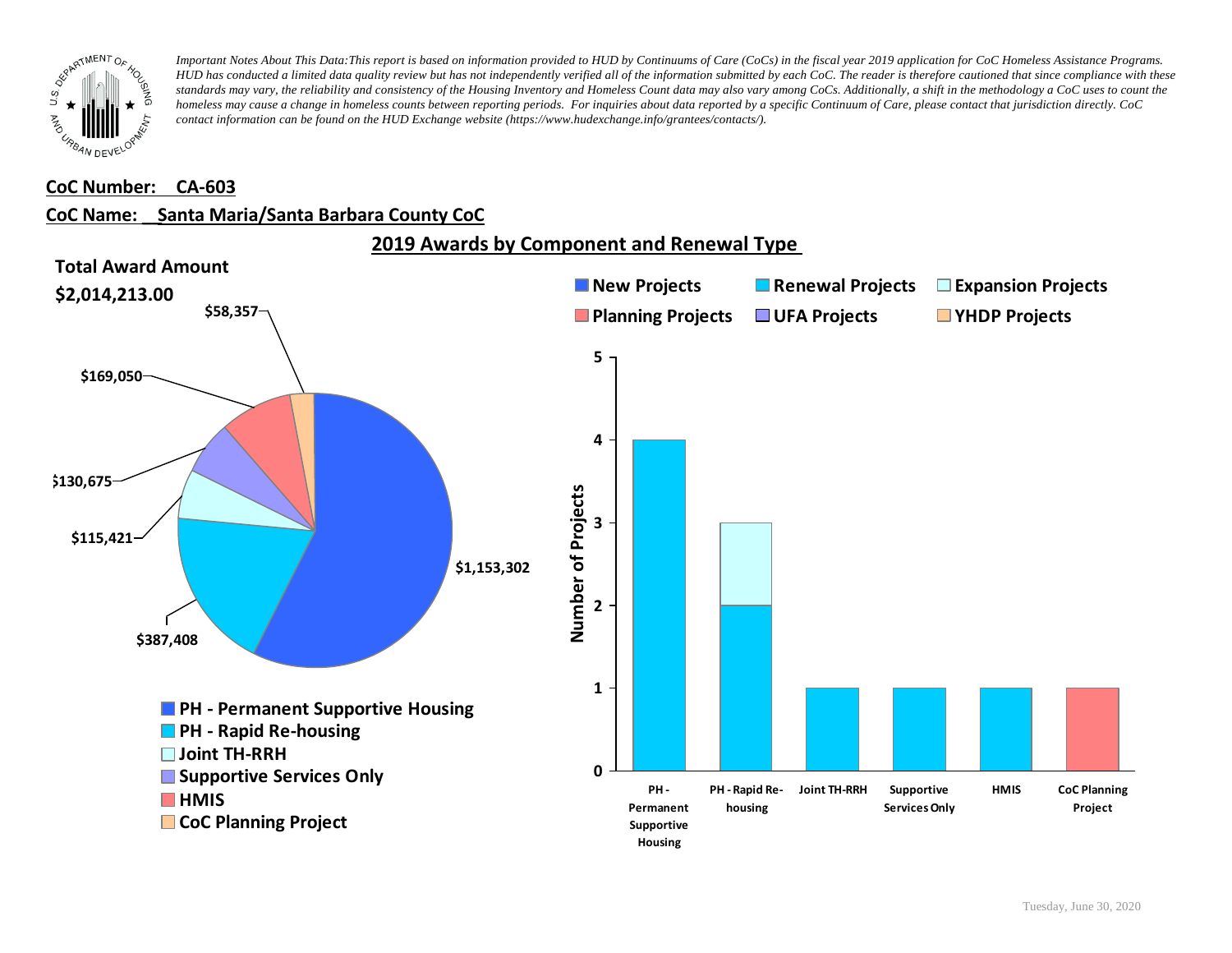

#### **CoC Number: CA-603**

#### **CoC Name: \_\_ Santa Maria/Santa Barbara County CoC**



## **2019 Housing Inventory Summarized by Target Population and Bed Type**

<sup>1</sup> Adult & Child Beds refer to beds for households with one adult (age 18 or older) and at least one child (under the age of 18).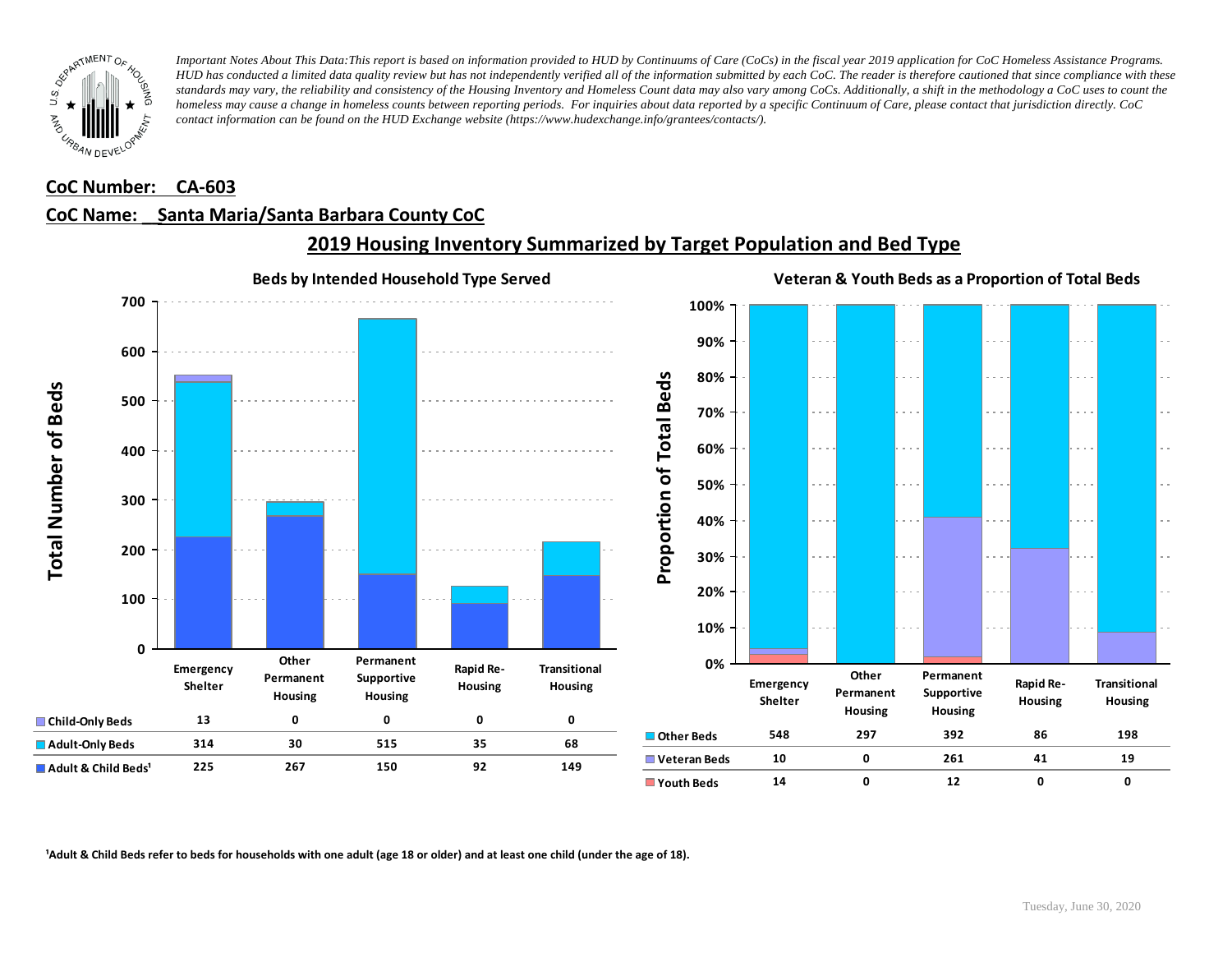

#### **CoC Number: CA-603**

#### **CoC Name: \_\_ Santa Maria/Santa Barbara County CoC**

## **2019 Point in Time Count Summarized by Household Type**



\* Safe Haven programs are included in the Transitional Housing category.

¹This category includes single adults, adult couples with no children, and groups of adults. ²This category includes households with one adult and at least one child under age 18.

³This category includes persons under age 18, including children in one-child households, adolescent parents and their children, adolescent siblings, or other household configurations composed only of children.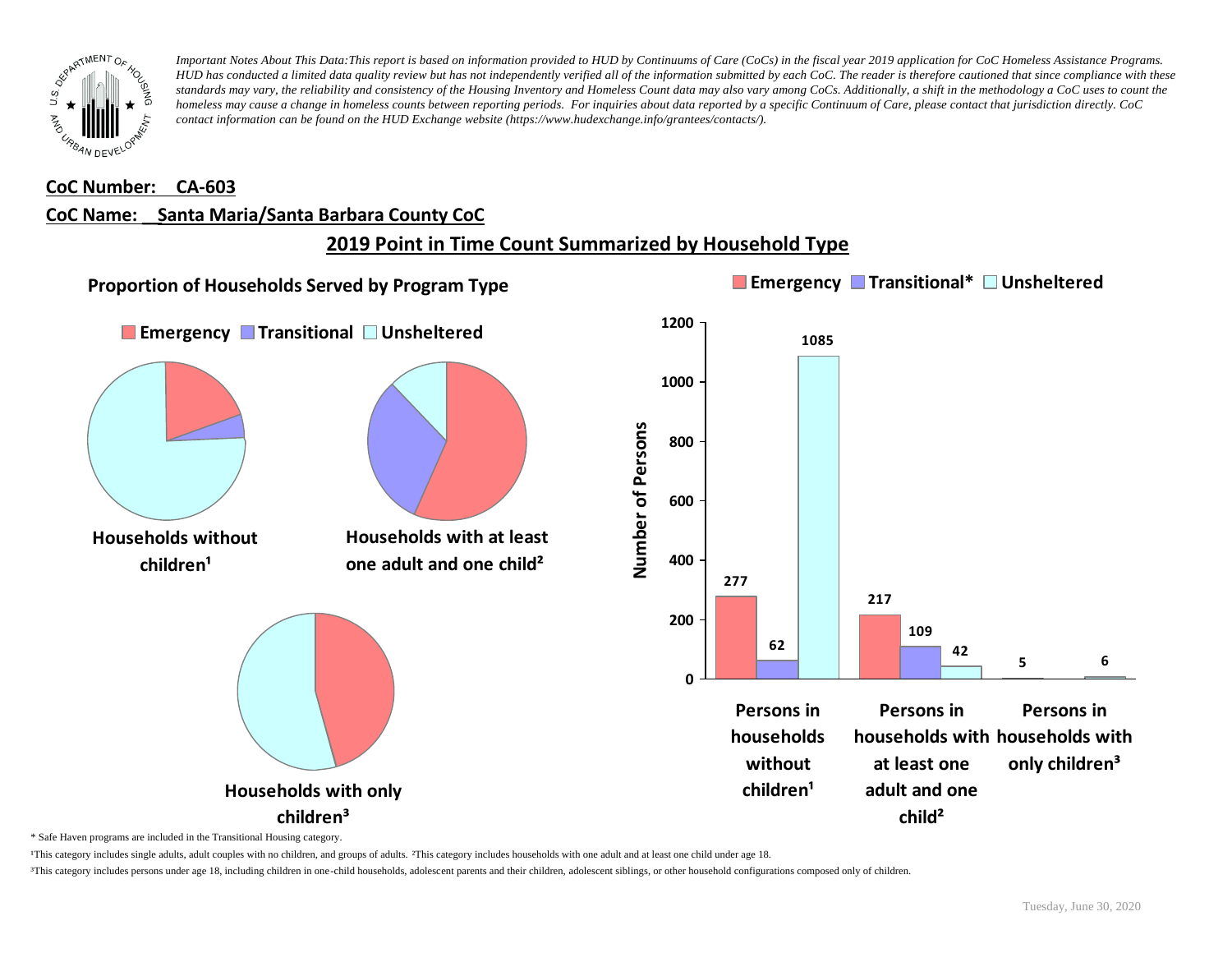

### **CoC Number: CA-603**

### **CoC Name: \_\_ Santa Maria/Santa Barbara County CoC**



### **2019 Point-In-Time Count Proportion of Persons in each Age Group by Household Type**

\* Safe Haven programs are included in the Transitional Housing category.

¹This category includes single adults, adult couples with no children, and groups of adults. ²This category includes households with one adult and at least one child under age 18.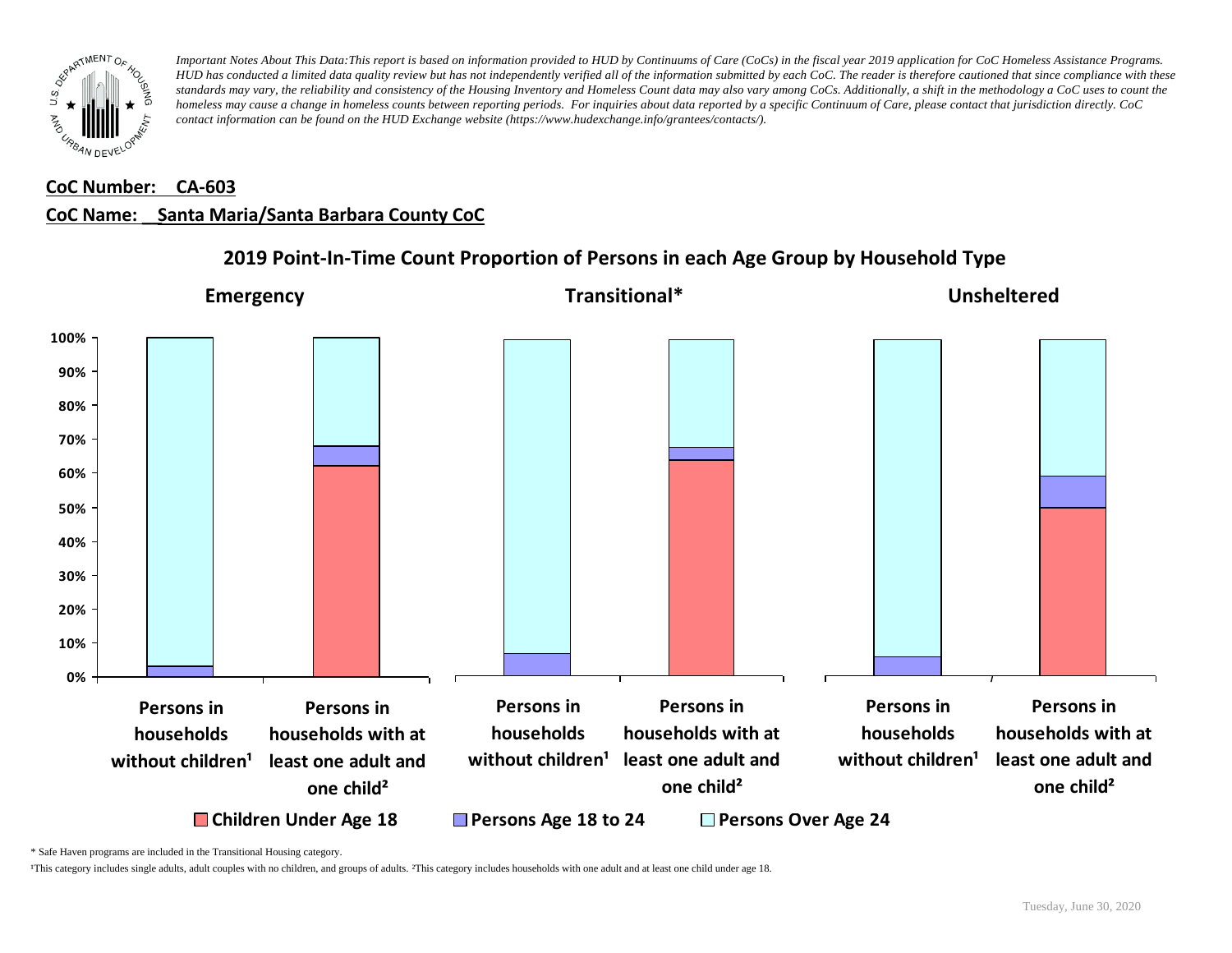

#### **CoC Number: CA-603**

## **CoC Name: \_\_ Santa Maria/Santa Barbara County CoC**



**2019 Point in Time Count Summarized by Chronically Homeless by Household Type**

\* Safe Haven programs are included in the Transitional Housing category.

¹This category includes single adults, adult couples with no children, and groups of adults. ²This category includes households with one adult and at least one child under age 18.

³This category includes persons under age 18, including children in one -child households, adolescent parents and their children, adolescent siblings, or other household configurations composed only of children.